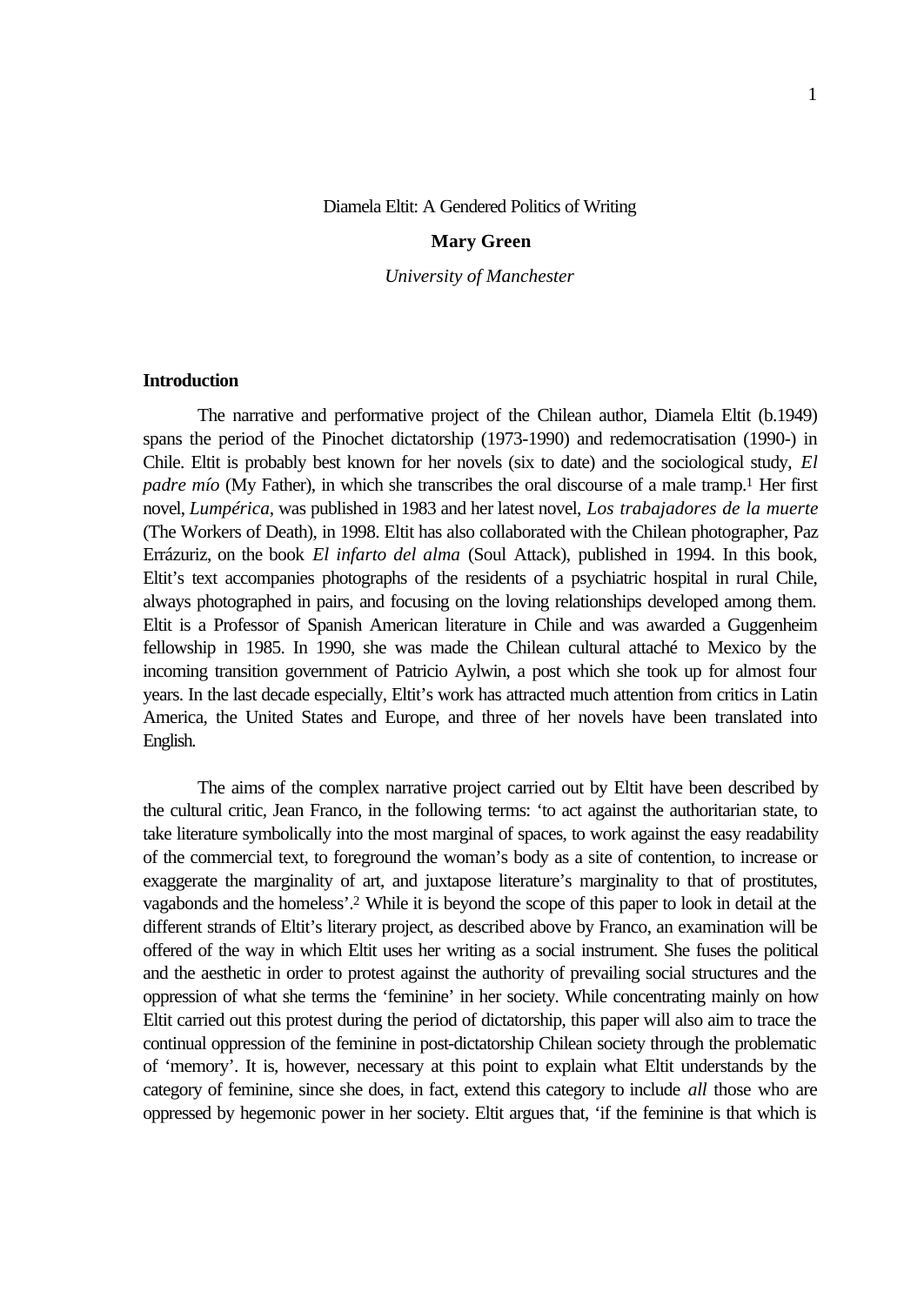oppressed by the central system of domination […] we can, say, think of ethnic groups, sexual minorities and even whole countries as the feminine'.3 Eltit thus links the condition of women to the fate of all those subjected to negative pressures by the dominant forces and relegated to the margins of society. This is a position also taken by the Chilean cultural critic, Nelly Richard, who, along with Eltit, forms part of the neo-avant-garde movement in Chile. Richard similarly expands the category of feminine, arguing that the feminine and the peripheral are the privileged sites of insubordination.<sup>4</sup>

Before beginning an analysis of the ways in which Eltit uses her writing and language as a means to voice her protest, it is first necessary to place her work in context. Eltit has stated that her work is a 'reading' of the political, social and cultural environment of her country.<sup>5</sup> Eltit remained in Chile during the Pinochet dictatorship, a regime which came to power in 1973 after the brutal overthrow of the Socialist President, Salvador Allende. The military initiated a campaign of terror immediately after the coup which targeted those connected with, or suspected of sympathies for, Allende's Popular Unity government. Tens of thousands of Chileans were forced into exile, among them many artists and intellectuals which, along with the military's systematic repression of the 'literate legacy' of the Popular Unity government, had severe consequences for the Chilean cultural sphere.<sup>6</sup> In the late 1970s, opposition to the military began to re-emerge. The aim of the Chilean partisan left was to organise mass opposition to the dictatorship and to prepare the conditions for a national insurrection. These traditional leftwing parties generated an art of direct political commitment which was given expression primarily through testimonial literature and the protest song. However, in the late 1970s, a movement made up of artists and intellectuals emerged in Chile which broke away from the 'popular' cultural organisations of the left. Termed the 'escena de avanzada' ('vanguard movement') by its most important theoretician, Nelly Richard, and later known as the neo-avant-garde, this vanguard movement encompassed a broad spectrum of practices in the plastic and literary arts. It focused on unconventional acts of protest against the military and distanced itself from direct political activity. While working to prevent the mutilation of the past that the military aimed to carry out, the work of the neo-avant-garde has also been described by Jean Franco as transgressing 'the rigid disciplinary lines - including those of gender - established by the government', focusing on questions of 'exclusion, marginality, and the abject rather than defining themselves in terms of left or right'.7 For Franco, it is this transgression of the established categories of gender (which supported the authoritarianism of the Chilean military and after) that distinguished the neo-avant-garde from the traditional left.

Diamela Eltit was a founder and leading member of one of the groups of this artistic and cultural vanguard, collaborating with two visual artists, a poet and a sociologist in order to form the group CADA (Colectivo de Acciones de Arte; Collective of Artistic Actions). Nelly Richard states that this particular group aimed to practise an art of social commitment through their fusing of art, life and politics.8 Between 1979 and 1982, the members of CADA collaborated in a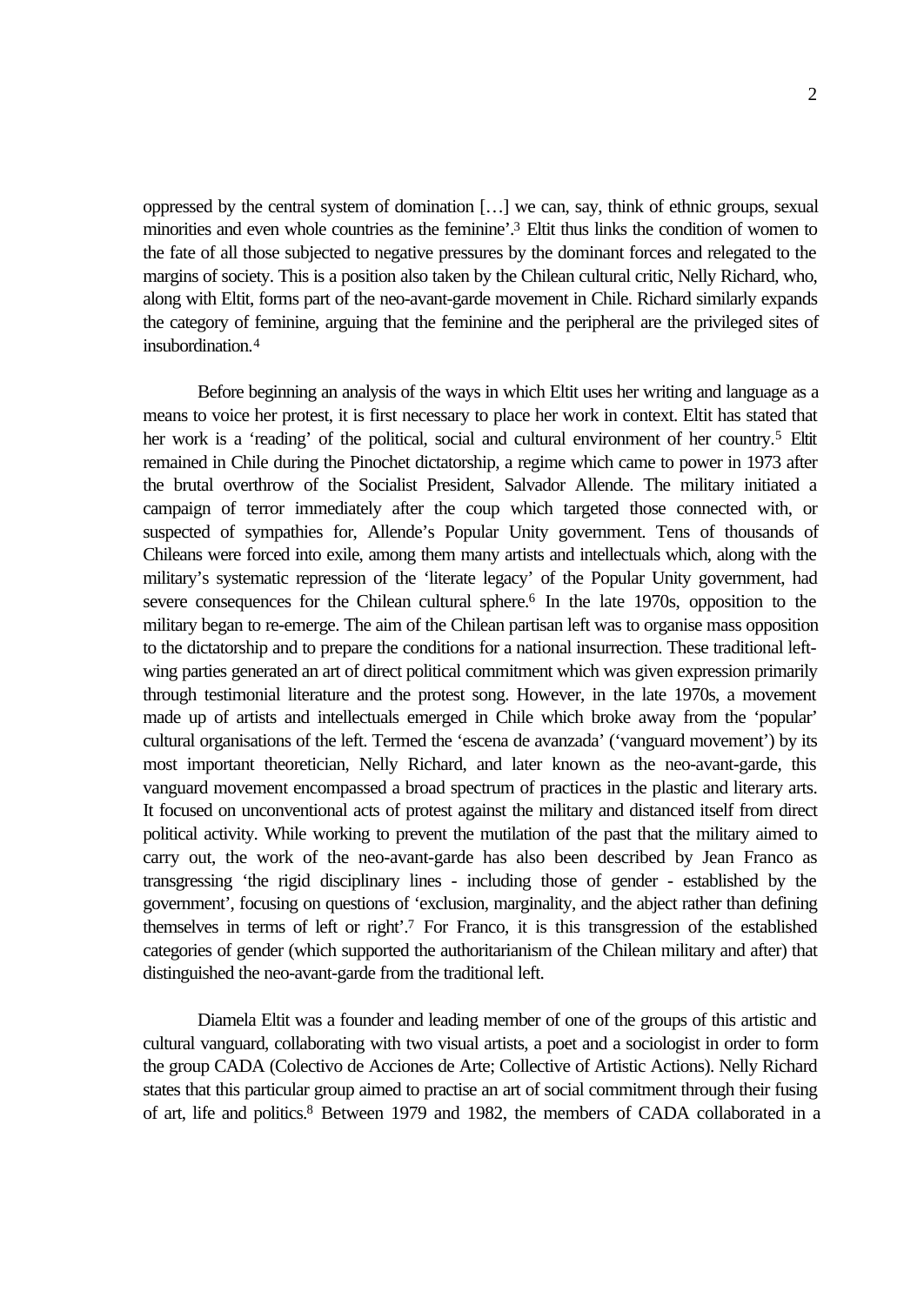series of predominantly urban 'performances' which, Eltit explains, had as their aim the reoccupation of the city, the site of the worst of the military's repression.9 One of the major performances of CADA, carried out in 1981, was entitled '¡Ay Sudamérica!' (Oh, South America!), where the group threw 400,000 pamphlets over Santiago from a plane. The text of these pamphlets read: 'the work of improving the accepted standard of living is the only valid art form/ the only exhibit(ion)/ the only worthwhile work of art. Everyone who works, even in the mind, to extend their/ living space is an artist'.10 Eltit's literary project arose in direct relationship to the practices of this group, in the sense that her first novel, *Lumpérica*, initiated the publishing venture of CADA (Ediciones del Ornitorrinco; Platypus Publications) and her second novel, *Por la patria* (For the Fatherland), was published by Platypus Publications three years later. The logo of the Collective's imprint, which appears on the copyright page of the original edition of these novels, suggests a national struggle for survival, paramount in this bleak period of Chilean history: 'In a lost corner of the planet, the platypuses are becoming extinct. Surely, there is not on all the Earth beings that struggle with more determination to survive'.<sup>11</sup>

Since redemocratisation, which took place in 1990, the emphasis of the neo-avant-garde has been on the struggle against the dominance of market mechanisms in Chilean society, a legacy of the Pinochet dictatorship which, they argue, reinforces social marginalization. The neoavant-garde has continued to proclaim its independence from bureaucratic structures, denouncing the pacted consensus of the newly democratic government with the outgoing military and the social and political 'amnesia' that this has brought about.12 Much of their work has been published in the *Revista de Crítica Cultural* (Journal of Cultural Criticism), founded in Santiago in 1990 and edited by Nelly Richard, and to which Eltit frequently contributes.

### **Writing Against the Dictatorship**

Against this backdrop, Diamela Eltit forged what is considered as one of the most risktaking and consistent narrative projects to emerge in Chile in the last decades. During the dictatorship, Eltit's denunciation of the authoritarian regime was inextricably linked to a critique of the patriarchal values propagated by this regime, since much of the claim to moral legitimacy of the Chilean military was based on its defence of the Christian values of family and motherhood. While Eltit articulates resistance to authoritarianism in particularly gendered terms, it should be pointed out that the perceived link between authoritarian and patriarchal practices was an important aspect of the political mobilisation of women in Chile. It is paradoxical, as the Chilean sociologist, Julieta Kirkwood has asserted, that the authoritarian government often forced women to perceive a direct correlation between state and domestic violence, leading them to view authoritarianism as an extension of domestic repression.13 The discourse of the Chilean military sought to unite the ideological nucleus of the family by glorifying 'woman' as wife and mother, and thus as moral defender of the nation. However, the terms 'mother' and 'family' were manipulated by the military regime in a contradictory manner, since the abuses it carried out resulted in the destruction of the family among those sectors of society in opposition to the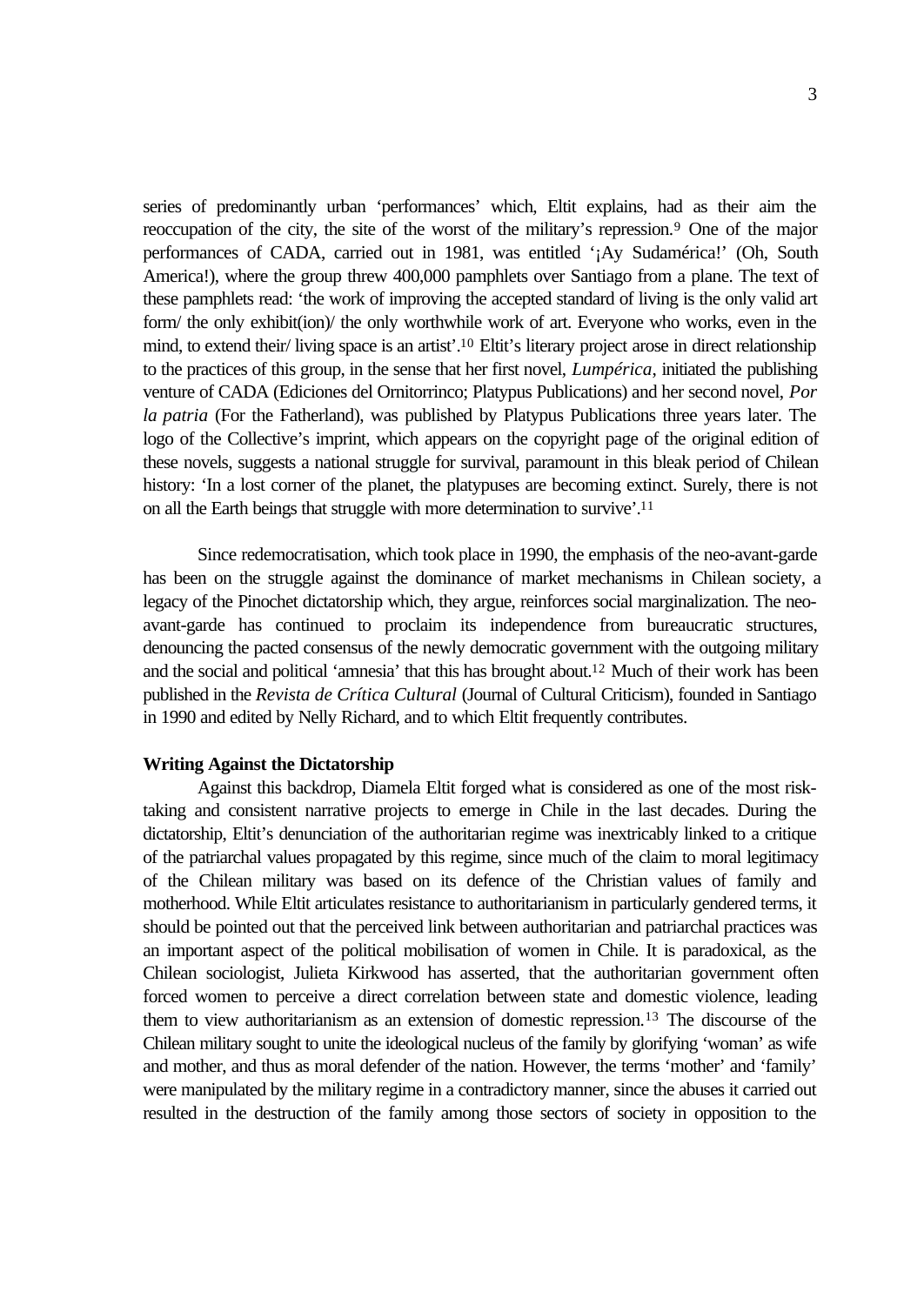dictatorship. So while women of the upper and middle classes (generally in support of the dictatorship) were venerated as the guardians of the sacred values of the nation, those women, also wives and mothers, who saw the male members of their families disappear took to the streets in protest, thereby appropriating the same legitimating values as the military in their strategy of protest. Nelly Richard states that the protests of these women redefined the traditional link between mother and home, since they brought about a political reconfiguration of women's role as mother *in the public sphere*, a space usually reserved for men.<sup>14</sup>

Eltit's second novel, *Por la patria*, published in 1986, begins with a linguistic deconstruction of the term 'mother':

ma ma ma ma ma ma ma ma ma ma ma ma ma ma ma ma ma ma ma ma ma ma ma ma ma ma ma ma ma ma am am am am am am am ame ame ame ame dame dame dame dame dame dame dame madame madame madame dona madona mama mama mama mama mama mamá mamá mamá mamacho […] (p.1).

The disrupting aural and visual effects of these opening lines epitomise the experimental aestheticism of Eltit's literary project. Its the prime features include the use of alliteration; the ludic repetition of the same word or syllable, or of phonetically similar words or syllables; the creation of neologisms; non-grammatical usage and the rupture of syntactical conventions. The effect of these is to disrupt any sense of 'naturalised' meaning, in this way rejecting the notion of language as referential vehicle. In this specific example, the juxtaposition of such contrasting, culturally coded words as 'madame' and 'madona' (lines 4-5) serves to dismiss any essential meaning inherent in the term 'mother', denaturalising this term in order to show it to be a social, discursive construction. While the discourse of the military was characterised by *closing off* the flow of meaning, Eltit's literary experimentalism works precisely to *open up* the flow of meaning. In addition, the disparity between violence, and the language used to describe it requires original strategies being employed in order to effectively communicate horror and its intensity. The shattering of language into fragments can be seen to have as its reflection the institutionalised state violence of the Chilean military and, specifically in this example, the violence carried out on mothers. In order to intimate thematic content, therefore, Eltit performs violence at the rhetorical and structural levels, eliminating linear plot, character identification and unity, and breaking down language into frequently incomprehensible fragments. Such linguistic experimentalism has as its aim a specifically political strategy since, for Eltit, it is through the language in which a novel is written, even more than the message it communicates, that protest and resistance, as well as complicity, are engendered. Language thus indicates the fundamental political filiation of a work, leading Eltit to argue that 'Writing a novel is not innocent: The deployment of linguistic materials evinces a political meaning, by which I mean a politics of writing'.15 Eltit's 'novels' (and I use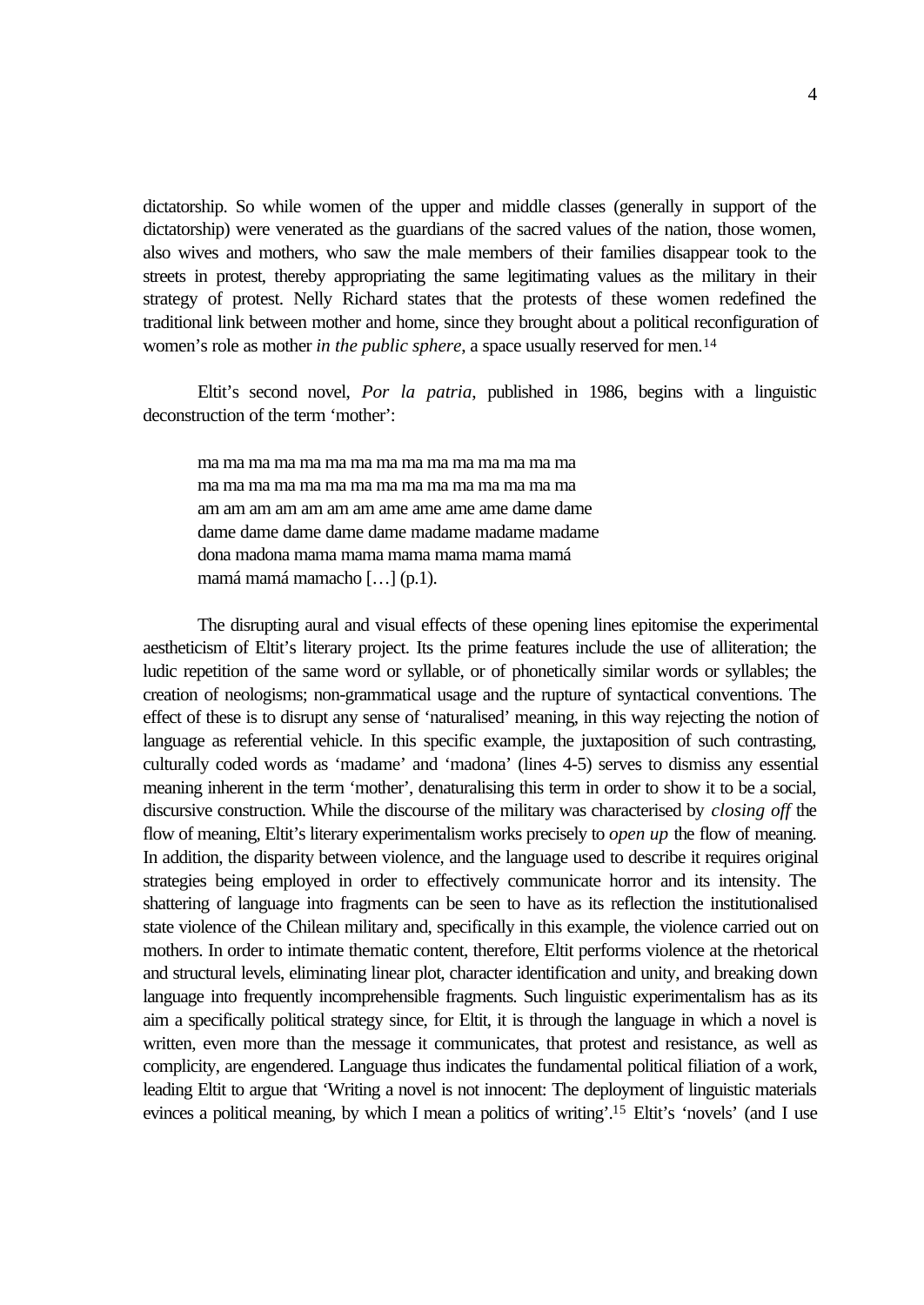this term in its most general sense, since her writing stretches this genre to its absolute limits) have progressively developed a more traditional and accessible style, both structurally and linguistically, but Eltit has stated her continuous opposition to traditional literary genres and canons.

Eltit's literary experimentalism can thus be seen as both aesthetically and politically preoccupied. Only by altering or questioning the legitimacy of the codes used, the consensus, does Eltit believe that it is possible, not only to dis-articulate the fundamentally monolithic discourse of the military, but also to provide a space for those discourses which have been occluded in her society. In her novels, therefore, there is not one authoritative narrative voice or one definitive version of history put forward, but rather a conflict of discourses, where marginality provides a critical source of insight into the hegemonic power structure. The protagonists of Eltit's novels are all marginal characters. They include, for example, a female tramp in *Lumpérica*, Eltit's first and most experimental novel; a 'mestiza' (a woman of mixed indigenous and Spanish blood) in *Por la patria*; and the race of the 'sudacas', the derogatory term used by Spaniards to describe Latin Americans. The latter are epitomised in the characters of the twins, one male and one female, who are the protagonists of her third novel, *El cuarto mundo* (The Fourth World), published in 1988. In *El cuarto mundo*, the family life of the twins is portrayed as chaotic and under constant threat from the outside world. They struggle to survive against the encroachment of what they call 'the most famous and powerful nation in the world'16 (a possible reference to the consumer-orientated society that Chile has increasingly become since the early 1980s). The home of the twins is the stage for their sexual confusion, disidentity and outlawed sexual practice of incest, a parody of the espousal of traditional gender roles and the nation/family formulations that were such an integral part of Pinochet's discourse. Nelly Richard argues that the government of the transition in Chile has continued to emphasise the discourse of the family in order to create a foundation of familial unity. They hoped that this, in turn, would bring about the unity of the (extremely polarised) country as a whole, a point which will be dealt with further in the following section of this paper.

# **From Dictatorship to Democracy: 'Model' Chile and the Problematic of Memory**

The values espoused by the newly democratic government in terms of the family are, states Nelly Richard, complicit with the dogma of the Catholic Church. Its beliefs have pervaded the cultural sphere of contemporary Chile to such an extent that they form the basis of what she terms 'a pervasive normalising discourse that censures sexualities, bodies and identities'.17 Since the figure of mother is traditionally distant from all that is violent, the insistence of the democratic government on the family as the centrepiece for social unification, with mother as the moral centre, can be seen to lead to a deliberate silencing of any evocation of the abuses of the past. Such a 'whitewashing' of the past is, states Richard, the key to sustaining the complacent continuity of the pacted consensus of the democratic government.18 Representing national unification in this way can, therefore, be seen as an imposition on women. There are many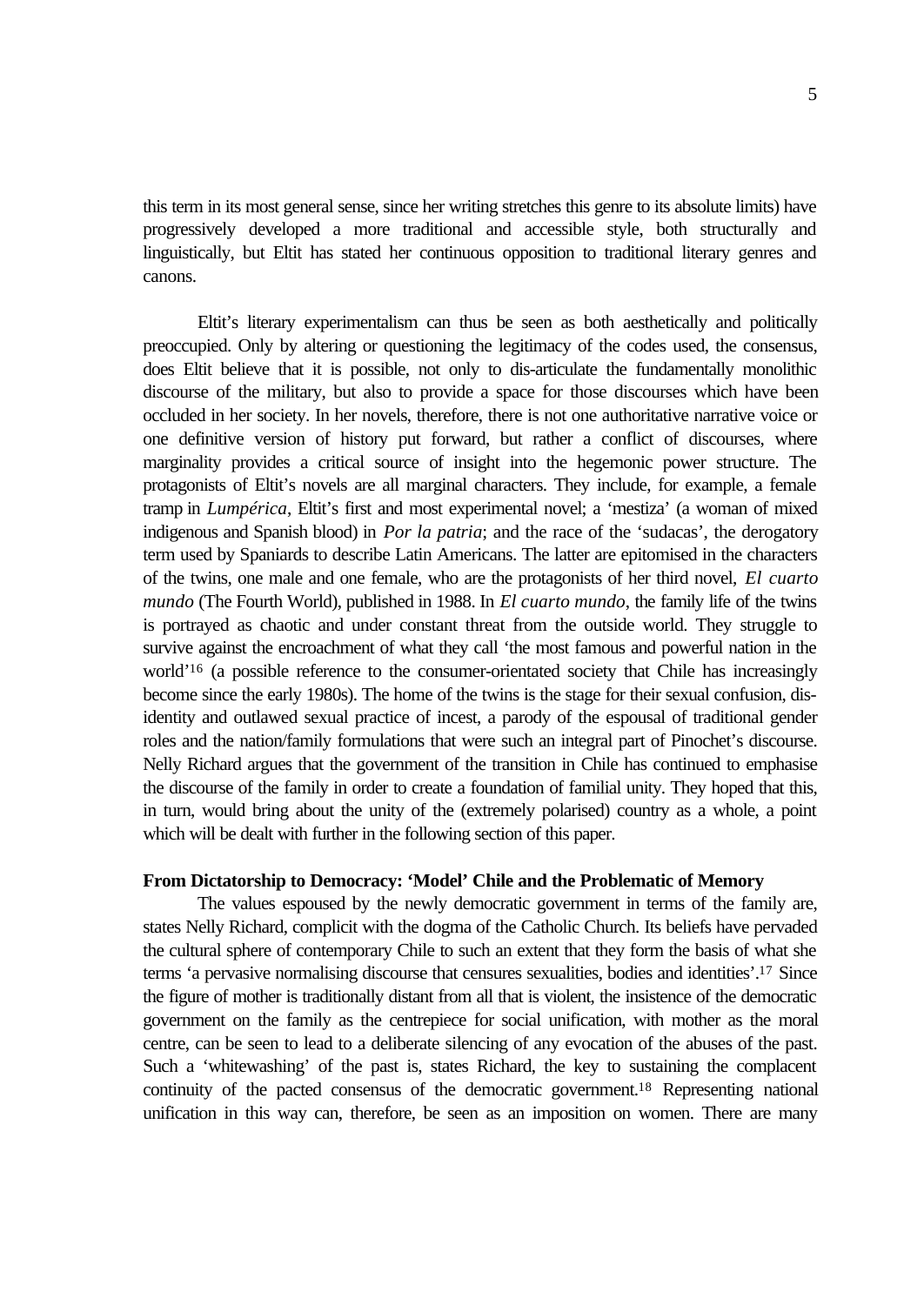women who still campaign for justice, fighting precisely against the 'whitewashing' of the past that the government of the transition has deployed in order to present Chile as exemplary in the way in which it has reverted to democracy.

The problematic of memory is prominent in *Los vigilantes* (The Guardians), Eltit's first novel to be written during the period of redemocratisation and published in 1996. In this novel, post-dictatorial Chilean society is portrayed as acritical and disaffected and the stability of the pacted consensus of the transition government is guarded by its citizens. The protagonist, Margarita, is a single mother whose letters to the absent father of her son, a father who colludes with the political order, constitute the main body of the text. It is through these letters that we learn of the policing of the city by Margarita's neighbours whose aim is to protect the social realm in which they live through a process of exclusion. Those who are excluded, and perceived as a fundamental threat to this petrified sector of society, are the silent destitute of the city. They exist precariously on the margins of society and are referred to by the protagonist as a multitude 'shattered by panic, pain and blood, barely bringing suffering as a memory of the blows […]'.<sup>19</sup> Nelly Richard has described such marginalised sectors of society in post-dictatorial Chile as those who embody the past, 'refusing to disguise the stigmas attached to them through the appearance of well-being'.<sup>20</sup>

Margarita's refusal to adhere to the city's strict code of practice, by giving shelter to the silent destitute, eventually leads to her being hounded out of her home by her neighbours, an act seemingly initiated by the ever-absent father of her son. Writing, for the protagonist, comes to be increasingly associated with isolation and sheer survival; in her words, 'a written, desperate and aesthetic survival'.21 The pervasive indifference of post-dictatorial society cannot be seen to constitute a viable adversary. As the literary critic, Idelber Avelar, has noted 'Eltit's wager is that writing, no longer able to affirm any oppositional principle, can at least, by virtue of its mere existence, remain as bearer of an irreducible trace of memory and experience [...]'.<sup>22</sup> Margarita's attempts to write the destitute into the body of her letters could be explained as an attempt to prevent their omission from the dominant, economic discourse of her society. This is an omission that Eltit refers to as a symbolic extinction 'because their body is made to vanish at the public level, along with their expectations'.23 In this way, while the protagonist does not share the experience of the silent destitute, her writing can be seen as an act of solidarity and an attempt to prevent their memory from 'whitewashing'. Since theirs is a memory viewed as *inconvenient* for the success of the society of consensus, it is important to unearth what Richard terms 'the truths and positions that are still unreconciled and in conflict'.<sup>24</sup>

### **Conclusion**

As in all aspects of the social, Eltit believes that there are dominant forms of writing that the market expects, legitimates and promotes, and which leads to the exclusion of certain types of writing.25 Eltit has consistently refused to comply with market expectations and, although she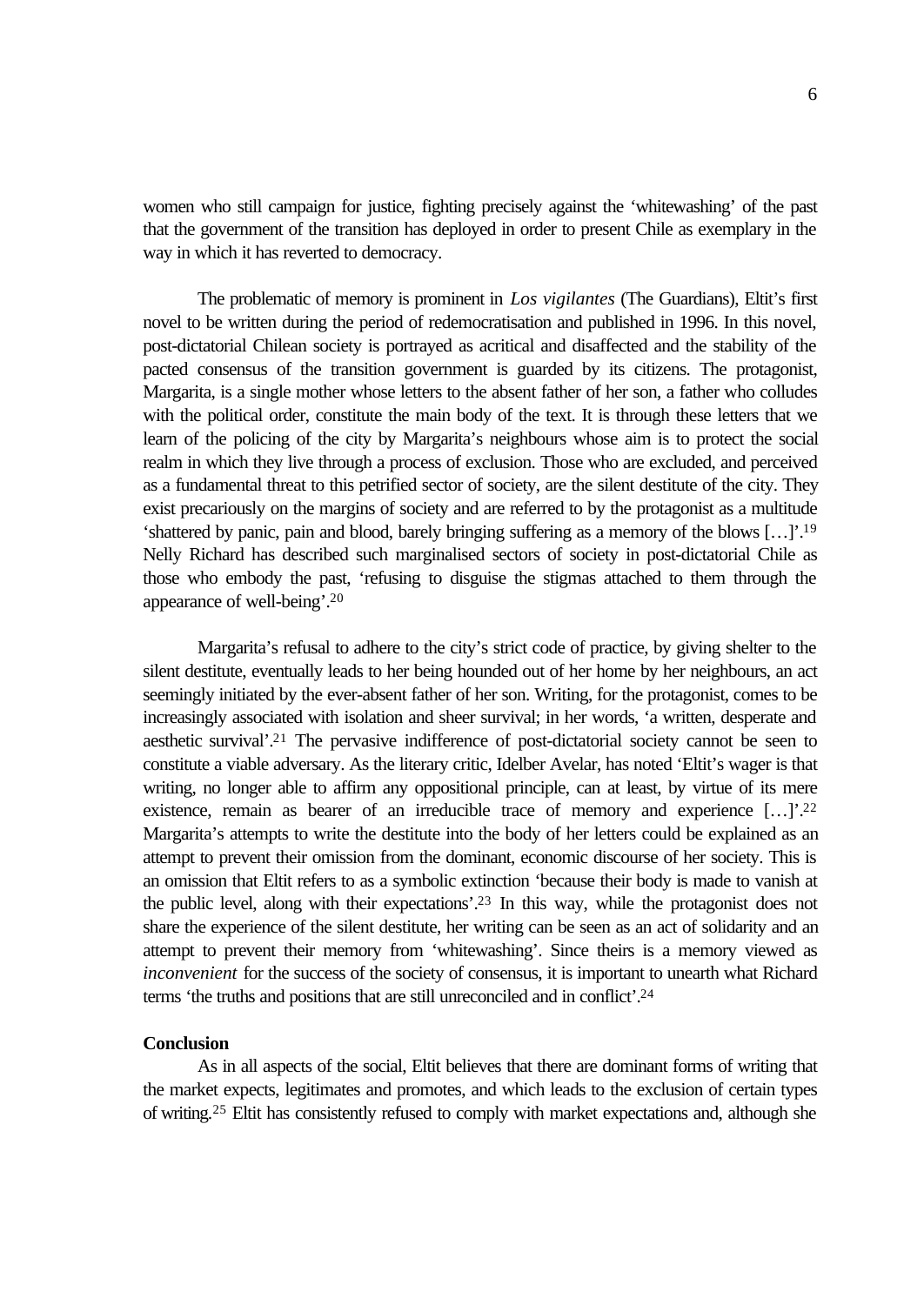has an ever-growing readership, is resigned to the fact that her work is not read widely in her country. Eltit's work was originally received by critics with fascination, on the one hand, and horror and/or irritation at its 'inaccessibility' on the other.<sup>26</sup> Such criticisms have been countered by Eltit who argues that the problem lies not in her style of writing, but in the 'domestication' of certain modes of reading which, especially since redemocratisation, have been dictated by powerful, international publishing houses.<sup>27</sup> The role of the reader is, therefore, absolutely fundamental to Eltit's literary project and she has stated that she writes with a very clear perception of her ideal reader in mind. Reading, as well as writing, is a political act for Eltit and she argues that 'The part of me that writes is neither comfortable nor resigned and does not want readers who aren't partners in a dialogue, accomplices in a certain non-conformity'.<sup>28</sup> Eltit's 'ideal' reader must, therefore, work to make sense of her text, constructing meaning through the process of reading rather than accepting as 'natural' or transparent that which appears in writing. What is important to Eltit is her continual emphasis on those who are oppressed, repressed or discriminated against by the central power. It is those who, if we return to the definition of 'feminine' given by Eltit at the beginning of this paper, could all be collapsed into the category of feminine. Finally, what I hope to have illustrated throughout this paper is how the innovative literary practice carried out by Eltit (a practice which she calls her 'militancy') links the political and the aesthetic. She protests against the exclusions and repression brought about by the dominant discursive structures in Chilean society. This protest can be seen to go beyond an act of resistance since its final aim is to achieve a profound socio-cultural change at the linguistic and symbolic level through a radical questioning of language and discourse.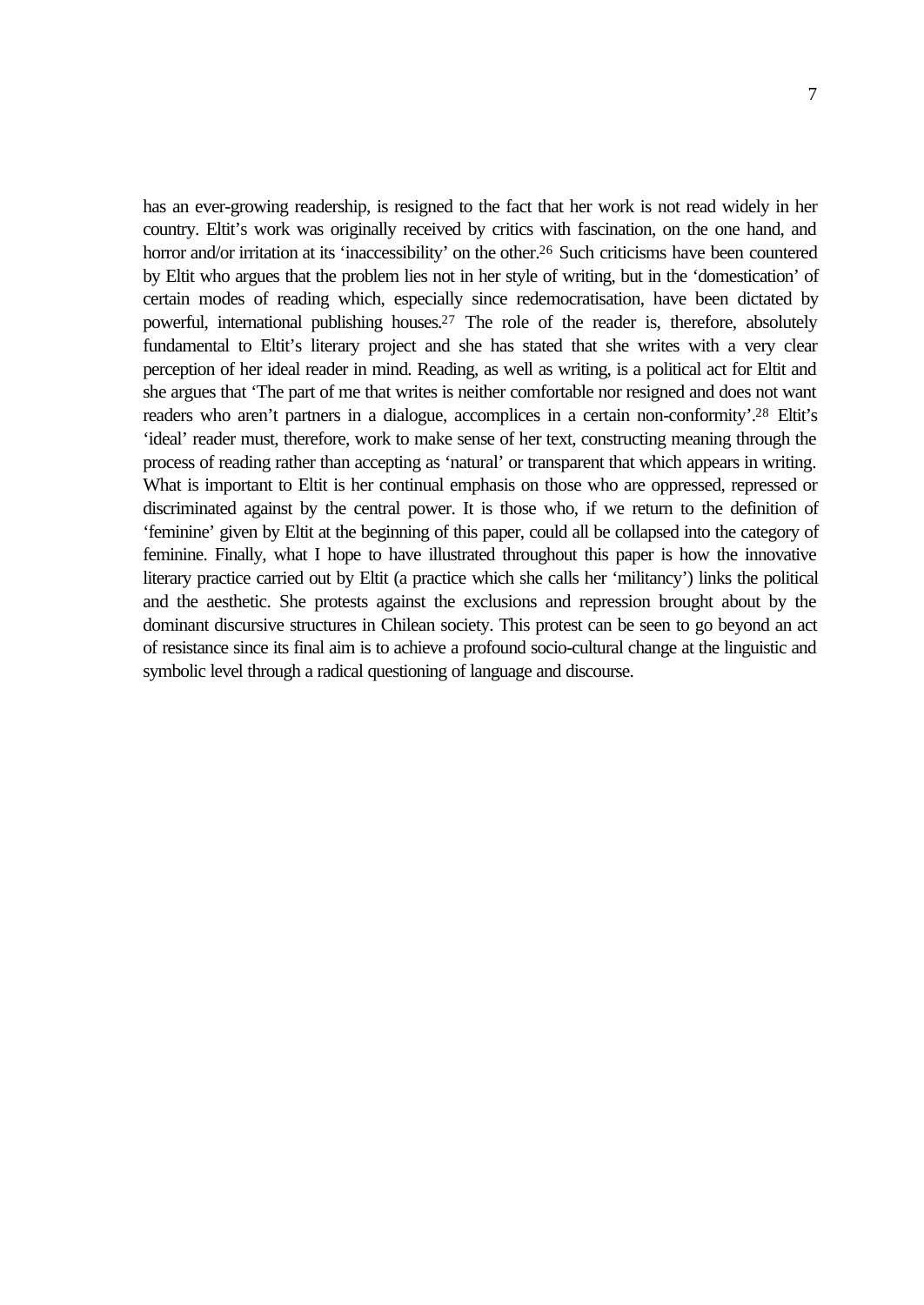# **NOTES**

<sup>1.</sup>The publication details of Eltit's six novels, her sociological study and her collaborative photoessay are as follows: *El cuarto mundo* (Santiago, Seix Barral, 1996; originally published by Planeta, 1988). Translated and with a foreword by Dick Gerdes, *The Fourth World* (Lincoln, University of Nebraska Press, 1995), *El infarto del alma*, with Paz Errázuriz (Santiago, Francisco Zegers, 1994), *El padre mío* (Santiago, Francisco Zegers, 1989), *Los trabajadores de la muerte* (Santiago, Planeta, 1998), *Los vigilantes* (Santiago, Sudamericana, 1994), Lumpérica 3<sup>rd</sup> edn (Santiago, Seix Barral, 1998; originally published by Ediciones del Ornitorrinco, 1983). Translated by Ronald Christ, *E. luminata* (Santa Fe, New Mexico, Lumen, 1997), *Por la patria* 2<sup>nd</sup> edn (Santiago, Cuarto Propio, 1995; originally published by Ediciones del Ornitorrinco,1986), *Vaca sagrada* (Buenos Aires, Planeta, 1991). Translated by Amanda Hopkinson, *Sacred Cow* (London and New York, Serpent's Tail, 1995).

2. Jean Franco, 'Going Public: Reinhabiting the Private', in *On Edge: The Crisis of Contemporary Latin American Culture*, ed. by George Yúdice, Jean Franco and Juan Flores (Minneapolis and London, University of Minnesota Press, 1992), pp.65-83 (p.70).

3. Juan Andrés Piña, 'Diamela Eltit: Escritos sobre un cuerpo', in *Conversaciones con la narrativa chilena* (Santiago: Los Andes, 1991), pp.223-254 (p.244). While this extension of the category of 'feminine' to include all forms of marginality may be problematic, and requires further analysis than this paper can provide, Jo Labanyi states that the point Eltit is making is that, for her, to write as a woman is political in 'Topologies of Catastrophe: Horror and Abjection in Diamela Eltit's *Vaca Sagrada*', in *Latin American Women's Writing: Feminist Readings in Theory and Crisis*, ed. by Anny Brooksbank Jones and Catherine Davies (Oxford: Clarendon Press, 1996), pp.85-103 (p.90).

4. For further details, see Richard's collection of essays, *Masculino/Feminino: Prácticas de la diferencia y cultura democrática* (Santiago, Francisco Zegers, 1993). Briefly, the starting point of the theoretical ideas on gender put forward by Richard can be traced to the positions taken by French feminism, in which the feminine is essentially that which is marginal and dispersed. Of particular relevance are the theories put forward by Hélène Cixous in her essay 'Sorties', where the gendering of symbolic structures is illustrated by setting up a series of binary oppositions, underlying which is the binary opposition of sexual difference: the polarity man/woman. Julia Kristeva's theory of 'abjection' is also pertinent to Richard's work, and will be referred to again in note 7 of this paper.

5. Sandra Garabano and Guillermo García-Corales, 'Diamela Eltit', *Hispamérica* (1992), 62, pp.65-75 (p.65).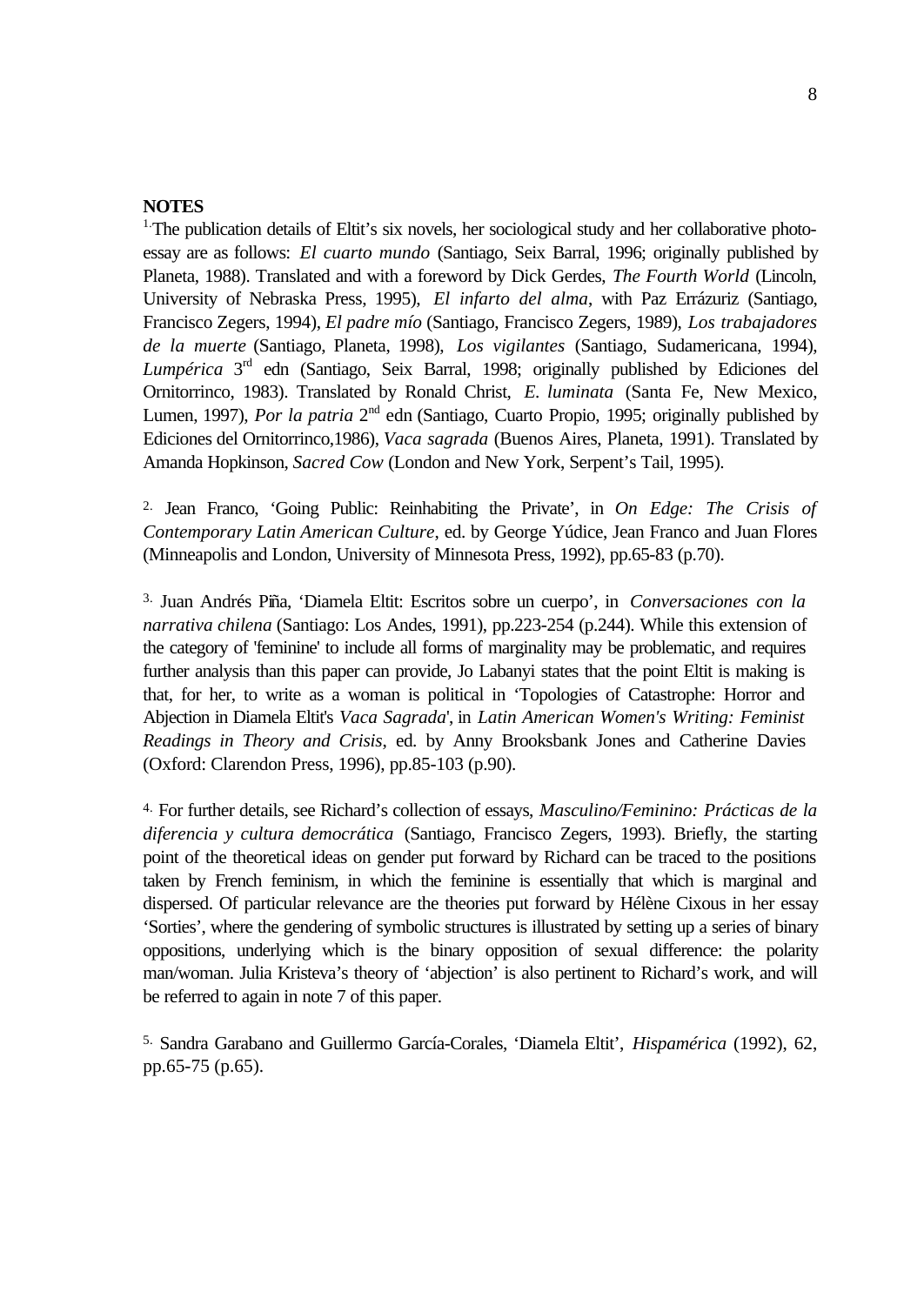6. I borrow the term 'literate legacy' from the literary critic, Idelber Avelar in *The Untimely Present: Postdictatorial Latin American Fiction and the Task of Mourning* (Durham and London, Duke University Press, 1999), p.45. Avelar states that the experience of readership was revolutionised in Chile during the Allende years (1970-73), as Chile's editorial industry expanded and made available at low cost a vast number of national and international literary classics, a process which was reversed during the dictatorship. Avelar quotes from the Chilean author, Jaime Collyer, who points out that, during this period, Chile 'was one of the few countries where attested book burnings proliferated and editorial activity was reduced to a minimal expression' (p.45). This is only one example of the repression of the Chilean cultural sphere by the military, since the activities of Chile's universities and its vibrant theatrical scene were also curtailed.

7. Jean Franco, 'The Mares of the Apocalypse', in *Critical Passions: Selected Essays*, edited and with an introduction by Mary Louise Pratt and Kathleen Newman (Durham and London, Duke University Press, 1999), pp.109-122 (p.117). In her essay *Powers of Horror: An Essay on Abjection* (New York, Columbia University Press, 1982), p.2, Julia Kristeva argues that all societies constitute themselves through an exclusion process which, in psychoanalytical terms, is called 'abjection'.

8. Richard, *La insubordinación de los signos*, *(cambio político, transformaciones culturales y poéticas de la crisis)* (Santiago, Cuarto Propio, 1994), p.40. Critical reception of the work of CADA was mixed. While some critics argued that their 'performances' were extravagant and unintelligible, others considered them to be a valuable contribution to the very reduced Chilean cultural sphere at that time. Eltit considers the most significant of the Collective's actions to be the creation of the slogan 'No+' (No more). This slogan was taken up by the populace at large who would add words such as 'violence' or 'dictatorship' to it. It became the slogan with which the alliance of opposition parties campaigned against Pinochet in the run-up to the 1988 plebiscite which led to the end of the dictatorship.

9. Piña, p.233.

10. Richard, *La insubordinación de los signos*, p.40: 'El trabajo de ampliación de los niveles habituales de vida es el único montaje de arte válido/ la única exposición/ la única obra de arte que vale: cada hombre que trabaja para la ampliación aunque sea mental de sus espacios de vida es un artista'. Translated by Idelber Avelar, in *The Untimely Present*, p.166. All further translations, unless otherwise stated, are my own.

11. In Djelal Kadir, *The Other Writing: Postcolonial Essays in Latin America's Writing Culture* (W.Lafayette, Indiana, Purdue University Press, 1993), pp.180-181: 'En un perdido rincón del planeta los ornitorrincos se extinguen. Con seguridad, no hay en toda la Tierra seres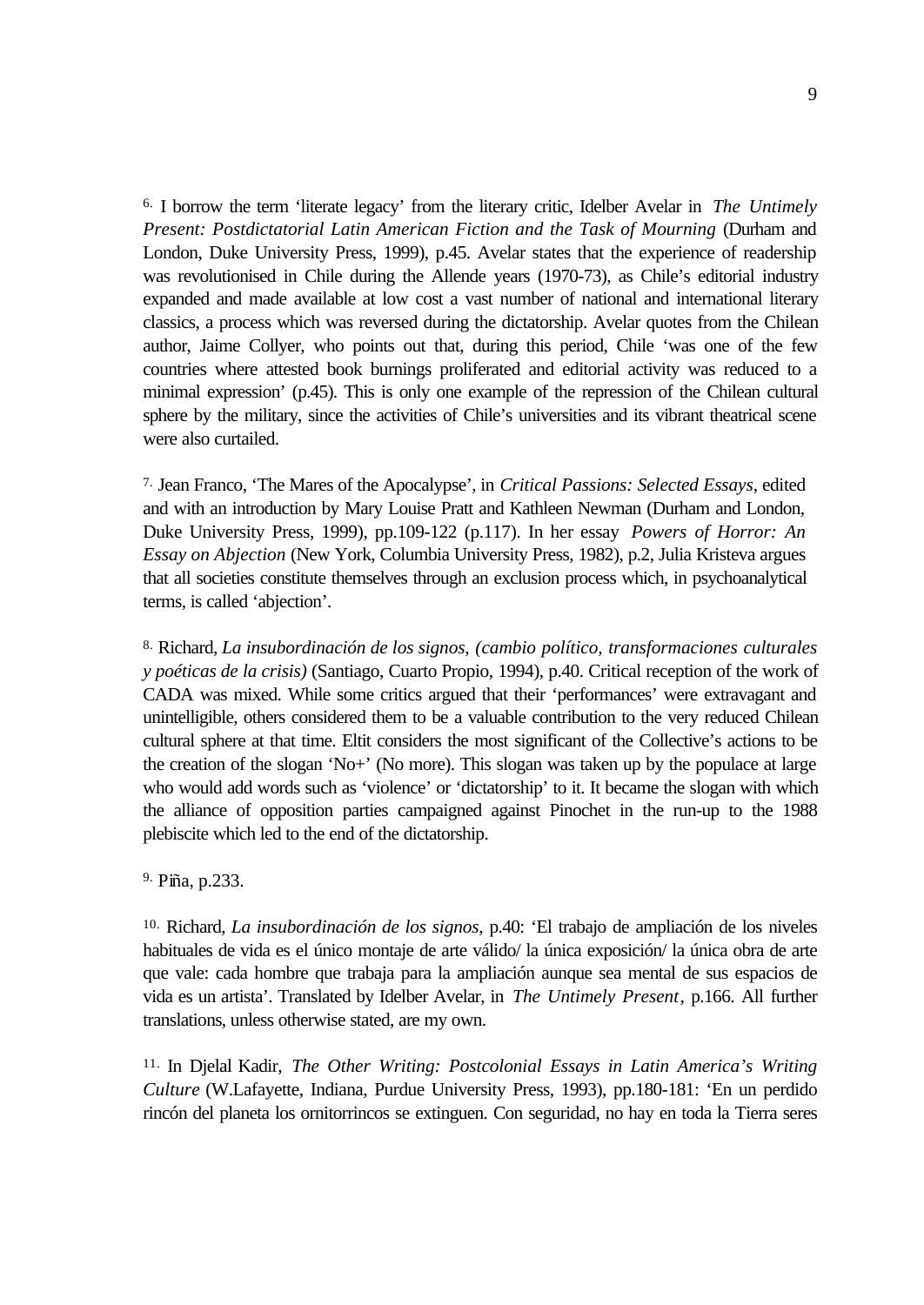que luchen con más empeño por sobrevivir en ella'. Translation his. I have been unable to obtain a copy of the original editions of these novels.

12. I use the term 'pacted consensus' to refer to the bargaining that took place between the alliance of opposition parties and the outgoing military, whereby Chile reverted to democracy in a manner highly controlled by the latter and in exchange for untouchable impunity and a 'whitewashing' of the past. The government of the transition took power by following the electoral process determined by Pinochet and was, from the very start, restricted by the 1980 Constitution which included appointed senators and military prerogatives. It was agreed to by the populace in a plebiscite organised with only one month's notice, thereby giving very little chance to those opposed to its terms to mobilise against it.

13. Julieta Kirkwood, *Ser política en Chile* (Santiago, FLACSO, 1986), p.180.

14. Richard, 'Género, valores y diferencia(s)', in *Residuos y metáforas. Ensayos de crítica cultural sobre el Chile de la Transición* (Santiago, Cuarto Propio, 1998), pp.199-218 (p.201). Women who had seen family members disappear often protested by marching through the streets in silence, carrying photographs of those who were missing, a form of protest that was developed in Argentina by the influential 'Mothers of the Plaza de Mayo'.

<sup>15</sup> Eltit, 'Writing and Resisting', *Review: Latin American Literature and Arts* (1994), 49, p.19. Translated by Alfred Mac Adam.

16. *El cuarto mundo*, p.124: 'la nación más famosa y poderosa del mundo'.

17. Richard, 'Género, valores y diferencia(s)', p.204: 'una fuerte política normativizadora que censura sexualidades, cuerpos e identidades'.

18. Richard, 'La cita de la violencia: convulsiones del sentido y rutinas oficiales', in *Residuos y metáforas*, pp.27-50 (p.32)

19. *Los Vigilantes,* p.102: 'una multitud que se desgrana atomizada por el pánico, el dolor y la sangre, llevando a cuestas el sufrimiento como memoria de los golpes […]'. Translated by Avelar, in *The Untimely Present*, p.184.

20. Richard, 'La cita de la violencia', p.43: 'los que llevan sus estigmas en carne viva sin querer maquillarlos con las cosméticas del bienestar y sus modas de la entretención'.

21. *Los Vigilantes*, p.115: 'una sobrevivencia escrita, desesperada y estética'.